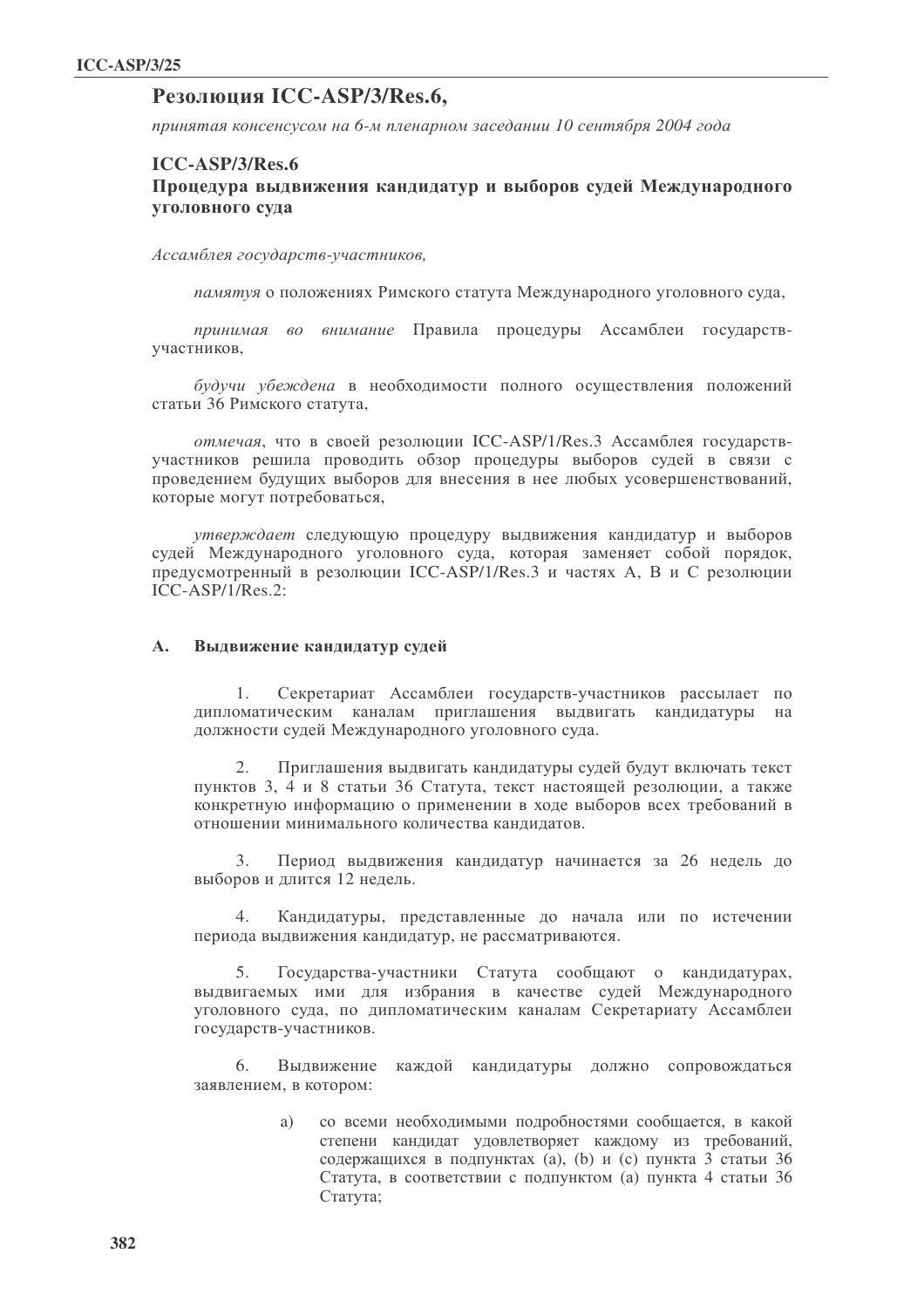- $b)$ указывается, выдвигается ли кандидат для включения в список А или же список В для целей пункта 5 статьи 36 Статута;
- содержится информация, относящаяся к подпунктам (i)-(iii)  $\mathcal{C}$ ) пункта 8(а) статьи 36 Статута;
- $\mathbf{d}$ указывается, обладает ли кандидат каким-либо опытом деятельности, упомянутой в пункте 8(b) статьи 36 Статута;
- в тех случаях, когда кандидат является гражданином двух  $e)$ государств или более, указывается государство, гражданином которого является кандидат, выдвигаемый для целей пункта 7 статьи 36 Статута.

Кандидатуры на избрание в качестве судей Международного 7. уголовного суда могут выдвигаться государствами, приступившими к процессу ратификации, принятия и одобрения Статута или присоединения к нему. Такие кандидатуры считаются предварительными и заносятся в список кандидатов только тогда, когда соответствующее государство до истечения срока выдвижения кандидатур сдаст на хранение Генеральному Секретарю Организации Объединенных Наций свою грамоту  $\Omega$ ратификации, документ о принятии или одобрении Статута или документ о присоединении к нему, причем на дату выборов это государство должно являться участником Статута согласно пункту 2 статьи 126.

8. В возможно короткий срок по поступлении сообщений о выдвинутых кандидатурах, сопроводительных заявлений, упомянутых в статье 36 Статута, и иной вспомогательной документации Секретариат Ассамблеи государств-участников помещает их на любом из официальных языков Суда на вебсайт Международного уголовного суда в Интернете.

Секретариат Ассамблеи государств-участников составляет в 9. английском алфавитном порядке список всех выдвинутых таким образом кандидатур, к которому прилагаются сопроводительные документы, и распространяет его по дипломатическим каналам.

10. Через шесть недель после начала периода выдвижения кандидатур Председатель Ассамблеи государств-участников информирует все государства-участники по дипломатическим каналам и путем размещения на вебсайте Международного уголовного суда конкретной информации о количестве выдвинутых кандидатур во исполнение каждого требования в отношении минимального количества кандидатов.

11. Председатель Ассамблеи государств-участников продляет период выдвижения кандидатур на две недели, но не более трех раз, если в конце периода выдвижения кандидатур в связи с каким-либо требованием43 в отношении минимального количества кандидатов от конкретных регионов или соответствующего пола не набирается по крайней мере в два раза большее количество кандидатов, удовлетворяющих этому требованию.

12. Председатель Ассамблеи государств-участников продляет период выдвижения кандидатур на две недели за один раз, если в конце периода выдвижения кандидатур количество кандидатур является меньшим, чем количество мест, или если количество кандилатур из списка А или В является меньшим, чем количество, предусмотренное соответствующим требованием в отношении минимального количества кандидатов.

<sup>43</sup> Расчеты производятся только в соответствии со вторым предложением подпункта (b) пункта 20 и вторым предложением подпункта (с) пункта 20.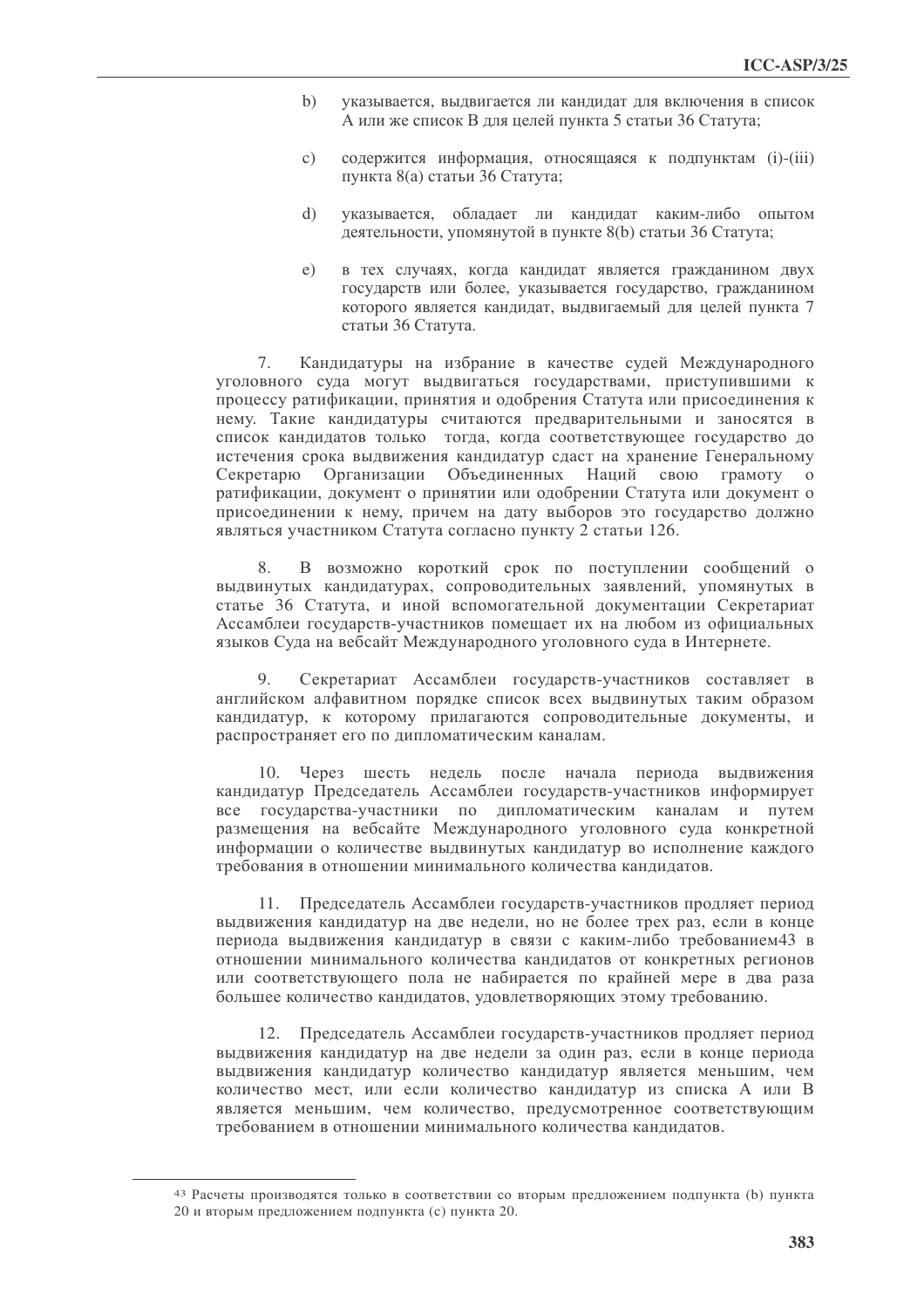#### $\overline{\mathbf{R}}$ . Выборы судей

13. Бюро Ассамблеи государств-участников назначает дату выборов.

14. Секретариат Ассамблеи государств-участников подготавливает в соответствии с пунктом 5 статьи 36 Статута два списка кандидатов в английском алфавитном порядке.

15. Выборы судей считаются вопросом существа и регулируются положениями подпункта (а) пункта 7 статьи 112 Статута.

16. Избранными в состав Суда являются шесть кандидатов, получивших наибольшее количество голосов и большинство в две трети голосов государств-участников, присутствующих и участвующих в голосовании, при условии, что абсолютное большинство государствучастников составляет кворум для целей голосования.

17. Когда требуемое большинство голосов получают два кандидата, имеющих одинаковое гражданство, или более, избранным считается кандидат, получивший большее количество голосов.

18. С учетом числа судей, остающихся в должности, считаются избранными не более 13 кандидатов из списка А и не более девяти кандидатов из списка В.

19. При избрании судей государства-участники принимают во внимание необходимость обеспечения представленности основных правовых систем мира, справедливой географической представленности и справедливой представленности женщин и мужчин на судейских должностях. Они принимают во внимание необходимость отбора судей, обладающих опытом юридической деятельности по конкретным вопросам, в том числе, но не ограничиваясь этим, по вопросам, касающимся насилия в отношении женщин и детей.

20. В ходе любого тура голосования каждое государство-участник голосует за такое число кандидатов, которое не превышает количества мест, подлежащих заполнению, соблюдая тем самым требования в отношении минимального количества кандидатов из списков А и В, от региональных групп и соответствующего пола. Каждое требование в отношении минимального количества кандидатов устанавливается или отменяется в соответствии с пунктами 21 и 22 в начале каждого голосования.

- a) Каждое государство-участник голосует за минимальное число кандидатов из списков А и В. По списку А - это число равняется девяти минус число судей из списка А, остающихся в должности или избранных в ходе предыдущих туров голосования. По списку В - это число равняется пяти минус число судей из списка В, остающихся в должности или избранных в ходе предыдущих туров голосования.
- Каждое государство-участник голосует за минимальное число  $b)$ кандидатов из каждой региональной группы. Это число равняется двум минус число судей из этой региональной группы, остающихся в должности или избранных в ходе предыдущих туров голосования.

Если число государств-участников из какой-либо региональной группы превышает на данный момент 16, то требование в отношении минимального количества кандидатов от данной группы корректируется путем добавления 1.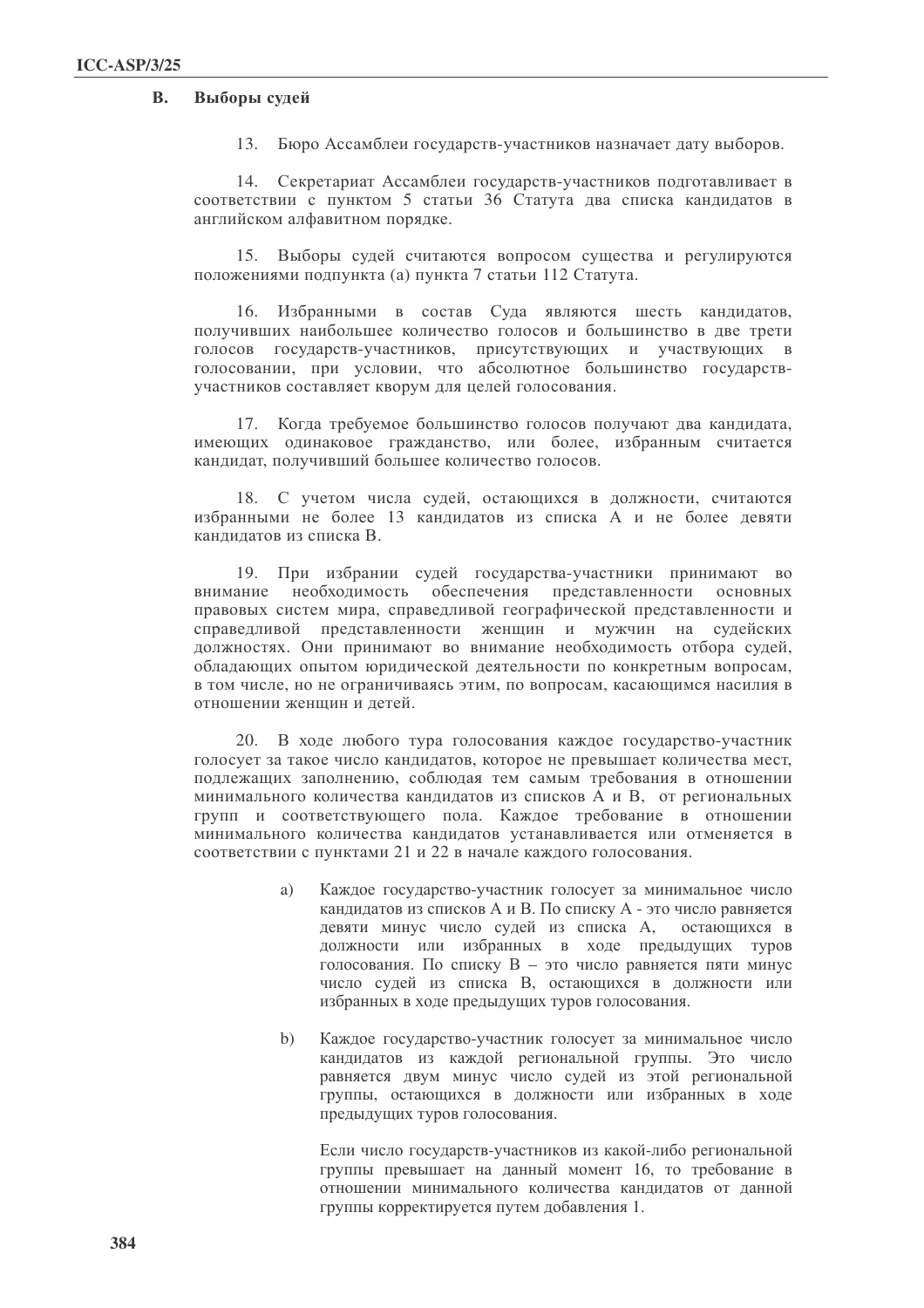Если число кандидатов от какой-либо региональной группы не является, по крайней мере, в два раза большим, чем значение соответствующего требования в отношении минимального количества кандидатов, то значение этого требования будет равняться половине числа кандидатов от данной региональной группы (округленного, когда это требуется, до ближайшего целого числа). Если от региональной группы выдвигается лишь один кандидат, то никаких требований в отношении минимального количества кандидатов от этой группы не устанавливается.

Каждое государство-участник голосует за минимальное число  $\mathbf{c})$ кандидатов каждого пола. Это число равняется шести минус число судей данного пола, остающихся в должности или избранных в ходе предыдущих туров голосования. Однако, если число кандидатов одного пола равно десяти или менее, то требование в отношении минимального количества кандидатов этого пола корректируется по следующей схеме:

| Число кандидатов | Требование в отношении минимального количества кандидатов не должно<br>превышать: |
|------------------|-----------------------------------------------------------------------------------|
|                  |                                                                                   |
| $10\,$           | 6                                                                                 |
| 9                | 6                                                                                 |
| 8                | 5                                                                                 |
| 7                | 5                                                                                 |
| 6                | $\overline{4}$                                                                    |
| 5                | 3                                                                                 |
| $\overline{4}$   | $\mathfrak{2}$                                                                    |
| 3                | $\mathbf{1}$                                                                      |
| $\overline{c}$   | 1                                                                                 |
|                  | $\mathbf{0}$                                                                      |

21. Каждое требование в отношении минимального количества кандидатов корректируется до тех пор, пока это требование становится невыполнимым, после чего оно отменяется. Если скорректированное требование может быть выполнено на индивидуальной основе, но не в комплексе, то все требования в отношении минимального количества кандидатов от регионов и соответствующего пола отменяются. Если после четырех туров голосования еще остаются незаполненные места, то эти требования в отношении минимального количества кандидатов далее не применяются. Требования в отношении минимального количества кандидатов из списков А и В применяются до тех, пока они не будут выполнены.

22. Действительными являются лишь те бюллетени, в которых соблюдаются требования в отношении минимального количества кандидатов. Если какое-либо государство-участник выполняет требования в отношении минимального количества кандидатов, используя менее чем максимальное количество голосов, разрешенных для данного тура голосования, то оно может воздержаться от голосования за остальных кандидатов.

23. Если требования в отношении кандидатов от регионов и соответствующего пола отменяются, а требования в отношении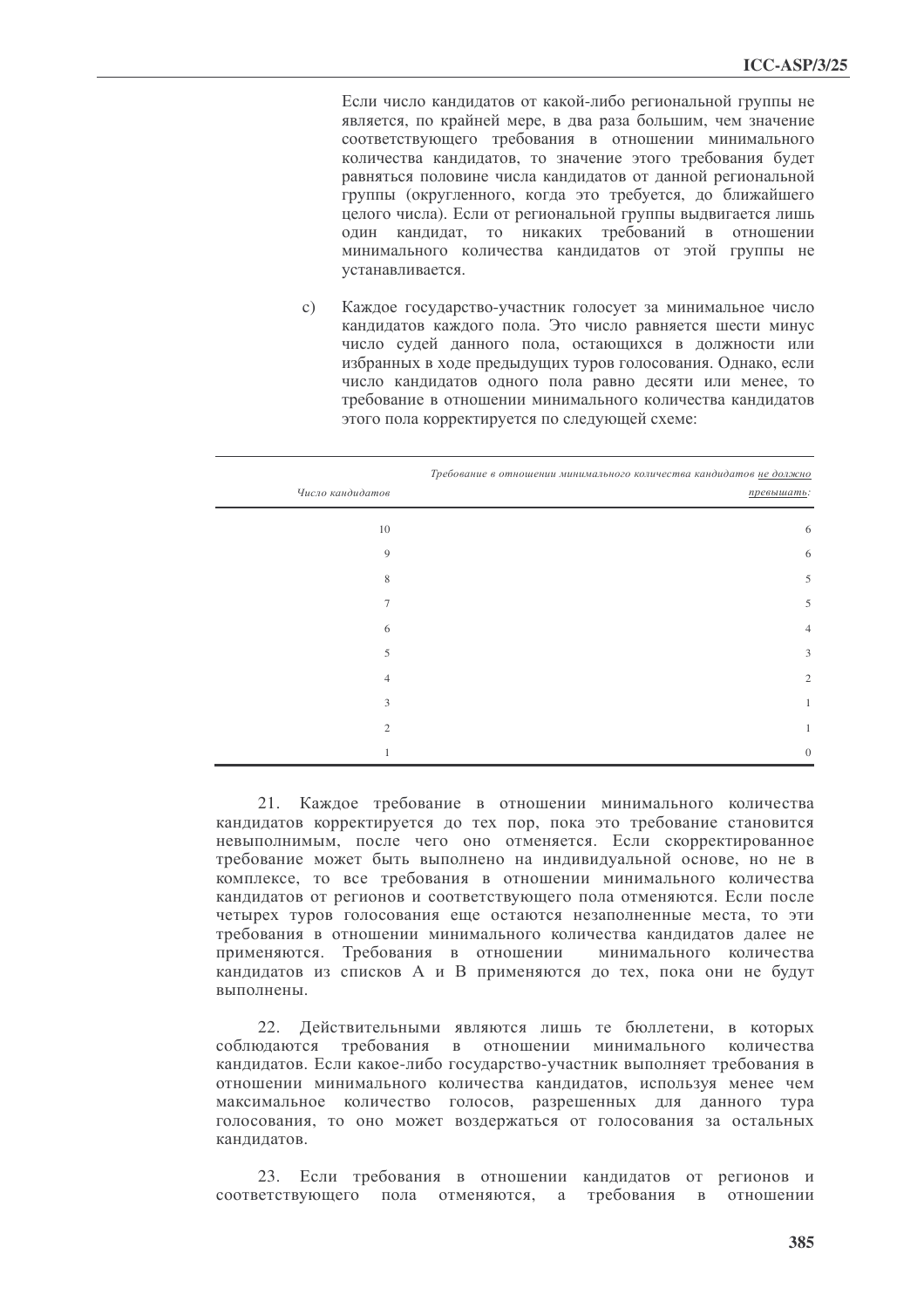минимального количества канлилатов из списков А и В выполняются, то в каждом следующем туре голосование проводится лишь по тем кандидатам. которые успешно прошли прелылуший тур. Перед каждым туром голосования канлилат (или, в случае одинакового количества голосов, кандидаты), получивший наименьшее количество голосов в предыдущем туре, исключается из списка при условии, что число кандидатов попрежнему как минимум в два раза превышает количество вакантных мест.

24. Председатель Ассамблеи государств-участников отвечает за соблюдение процедуры выборов, включая определение, корректировку или отмену действия требований в отношении минимального количества канлилатов.

25. Бюллетени оформляются так, чтобы облегчить процесс выборов. отношении минимального Требования в количества канлилатов. скорректированные требования и решения о прекращении применения любых требований четко указываются в бюллетенях для голосования. До наступления дня проведения выборов Председатель распространяет среди всех государств-участников экземпляры инструкций по заполнению и образцы бюллетеней для голосования. В день выборов отдаются четкие инструкции и выделяется достаточное время на проведение каждого тура голосования. В каждом туре до завершения процедуры голосования Председатель повторяет инструкции и требования в отношении минимального количества кандидатов, с тем чтобы каждая делегация могла удостовериться в том, что она голосует в соответствии с этими требованиями.

26. Ассамблея государств-участников проводит обзор процедуры выборов судей в связи с проведением будущих выборов для внесения в нее любых усовершенствований, которые могут потребоваться.

#### $\mathbb{C}$ . Вакансии судей

27. При открытии судебной вакансии в соответствии со статьей 37 Римского статута процедуры выдвижения кандидатур и выбора судей применяются mutatis mutandis при условии соблюдения следующих положений:

- в месячный срок со дня открытия судейской вакансии Бюро a) Ассамблеи государств-участников назначает место и сроки проведения выборов, которые должны состояться не позднее, чем через 20 недель после открытия вакансии;
- $b)$ период выдвижения кандидатур начинается за 12 недель до выборов и ллится шесть нелель:
- $\mathcal{C}$ ) если появление судебной вакансии ведет к уменьшению числа судей списка А до менее девяти человек или числа судей из списка В до менее пяти человек, то кандидаты могут выдвигаться только из недопредставленного списка;
- $\mathrm{d}$ если во время выборов не выполняется какое-либо требование в отношении минимального количества кандидатов от регионов или соответствующих полов, то можно выдвигать лишь тех кандидатов, которые будут удовлетворять любым требованиям в отношении минимального количества кандидатов от недопредставленных регионов, а также требованию в отношении минимального количества кандидатов от недопредставленного пола;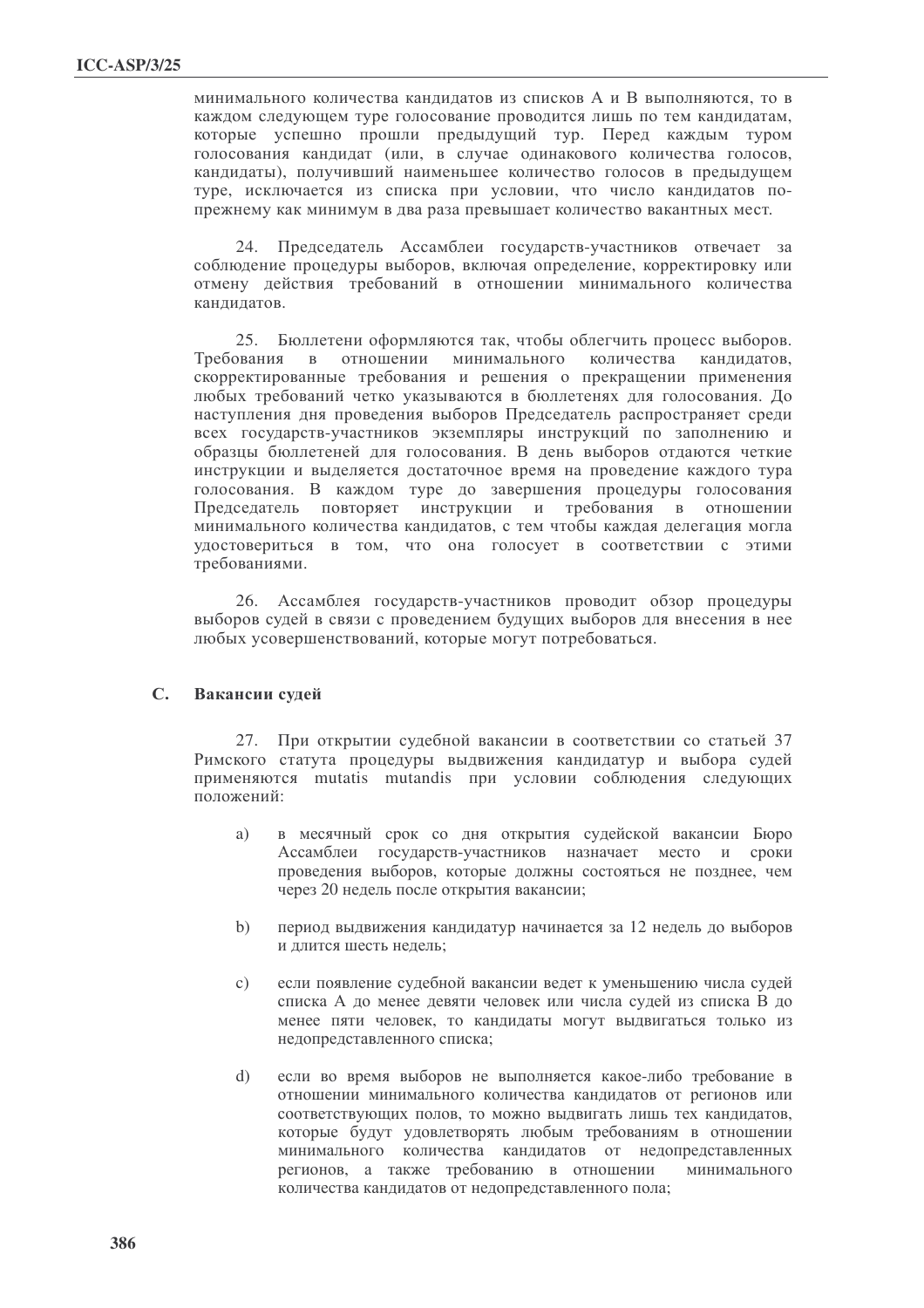$e)$ избранный вакантную судья, на должность, выполняет соответствующие функции в течение оставшегося срока полномочий своего предшественника и, если этот период составляет три года или менее, имеет право быть переизбранным на полный срок полномочий в соответствии со статьей 36 Статута.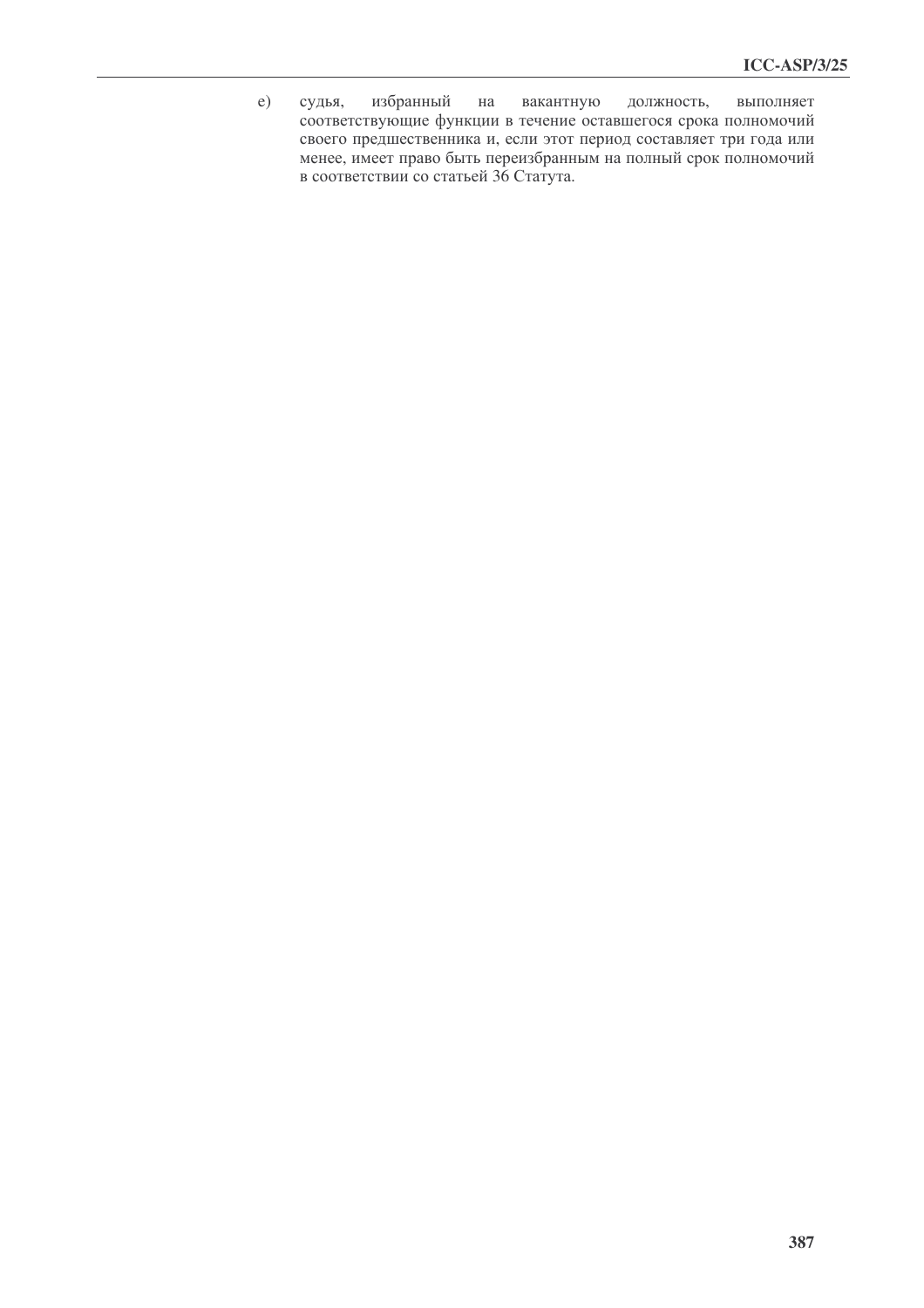# **Приложение I**

## Таблицы, иллюстрирующие требования в отношении минимального количества кандидатов

Таблицы приводятся исключительно для наглядности.

Таблица 1: Требования в отношении минимального количества кандидатов из списка А

| Если число судей из списка А, остающихся в<br>должности или избранных в ходе предыдущих<br>туров, равняется: | то требование в отношении<br>минимального количества кандидатов<br>из списка А является выполненным или<br>составляет: |  |  |
|--------------------------------------------------------------------------------------------------------------|------------------------------------------------------------------------------------------------------------------------|--|--|
| 9 или более                                                                                                  | является выполненным                                                                                                   |  |  |
| 8                                                                                                            |                                                                                                                        |  |  |
|                                                                                                              |                                                                                                                        |  |  |
| 6                                                                                                            | 3                                                                                                                      |  |  |
| 5                                                                                                            | 4                                                                                                                      |  |  |
| $\overline{4}$                                                                                               | 5                                                                                                                      |  |  |
| 3                                                                                                            | 6                                                                                                                      |  |  |
| $\mathcal{D}_{\mathcal{L}}$                                                                                  |                                                                                                                        |  |  |
|                                                                                                              | 8                                                                                                                      |  |  |
| $\Omega$                                                                                                     | 9                                                                                                                      |  |  |
|                                                                                                              |                                                                                                                        |  |  |

### Таблица 2: Требования в отношении минимального количества кандидатов из списка В

| Если число судей из списка В, остающихся в<br>должности или избранных в ходе предыдущих<br>туров, равняется: | то требование в отношении<br>минимального количества кандидатов<br>из списка В является выполненным или<br>составляет: |  |  |
|--------------------------------------------------------------------------------------------------------------|------------------------------------------------------------------------------------------------------------------------|--|--|
| 5 или более                                                                                                  | является выполненным                                                                                                   |  |  |
| $\overline{4}$                                                                                               |                                                                                                                        |  |  |
| 3                                                                                                            |                                                                                                                        |  |  |
| $\overline{2}$                                                                                               | 3                                                                                                                      |  |  |
|                                                                                                              | 4                                                                                                                      |  |  |
| $\Omega$                                                                                                     |                                                                                                                        |  |  |
|                                                                                                              |                                                                                                                        |  |  |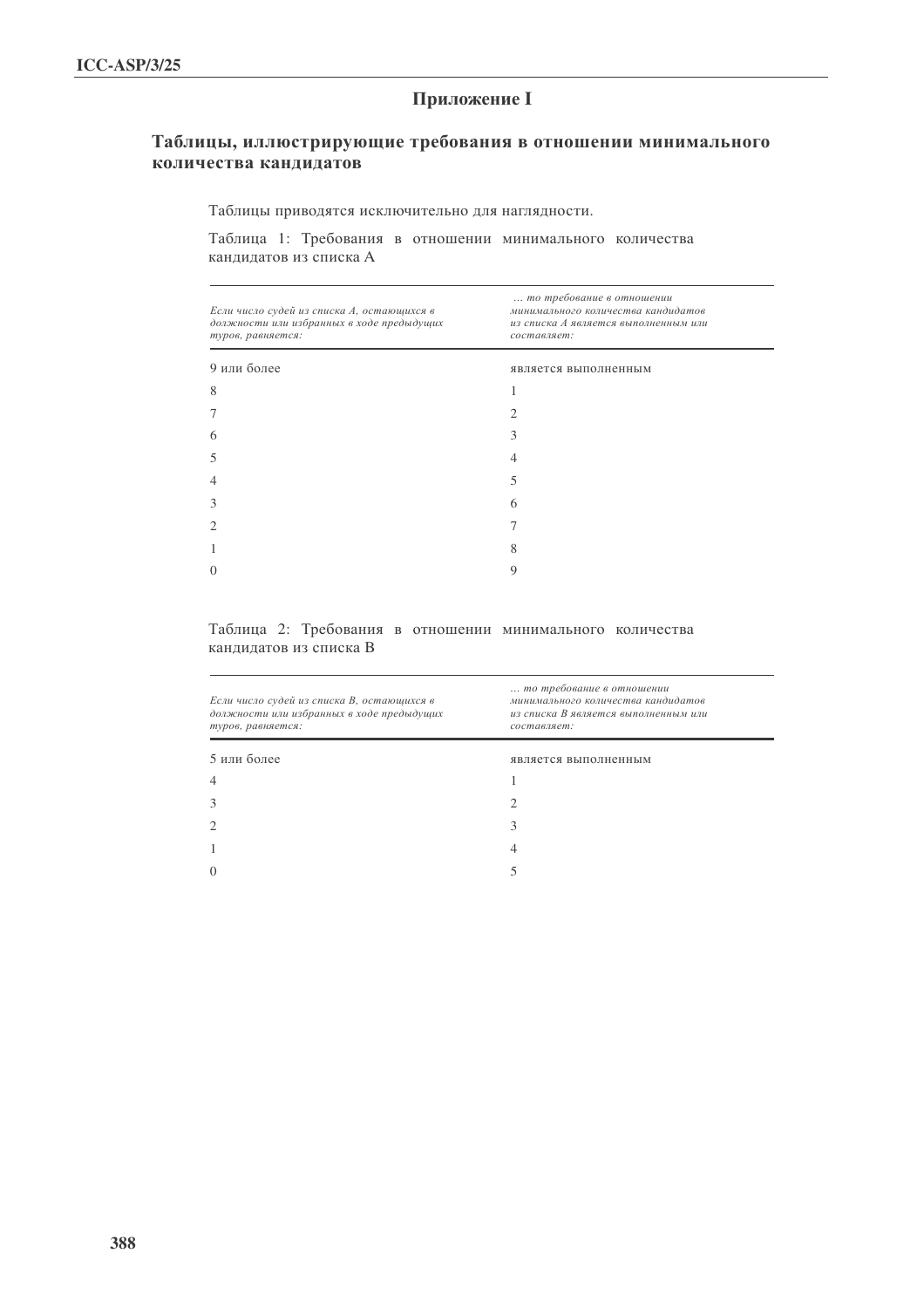Таблица 3: Требования в отношении минимального количества кандидатов от регионов

| Если число судей из данного региона, остающихся<br>в должности или избранных в ходе предыдущих<br>туров, равняется: | то требование в отношении<br>минимального количества кандидатов от<br>данного региона является выполненным<br>или составляет: |  |
|---------------------------------------------------------------------------------------------------------------------|-------------------------------------------------------------------------------------------------------------------------------|--|
| 3 или более                                                                                                         | является выполненным                                                                                                          |  |
|                                                                                                                     |                                                                                                                               |  |
|                                                                                                                     |                                                                                                                               |  |
|                                                                                                                     |                                                                                                                               |  |

(Могут потребоваться дополнительные коррективы в соответствии с подпунктом (b) пункта 21 резолюции.)

Таблица 4: Требования в отношении минимального количества кандидатов соответствующего пола

| Если число судей одного пола, остающихся в<br>должности или избранных в ходе предыдущих<br>туров, равняется: | то требование в отношении<br>минимального количества кандидатов<br>этого пола является выполненным или<br>составляет: |  |  |
|--------------------------------------------------------------------------------------------------------------|-----------------------------------------------------------------------------------------------------------------------|--|--|
| 6 или более                                                                                                  | является выполненным                                                                                                  |  |  |
| 5                                                                                                            |                                                                                                                       |  |  |
| 4                                                                                                            | 2                                                                                                                     |  |  |
| 3                                                                                                            | 3                                                                                                                     |  |  |
| 2                                                                                                            | 4                                                                                                                     |  |  |
| 1                                                                                                            | 5                                                                                                                     |  |  |
| $\theta$                                                                                                     | 6                                                                                                                     |  |  |
|                                                                                                              |                                                                                                                       |  |  |

(Могут потребоваться дополнительные коррективы в соответствии с подпунктом (с) пункта 21 резолюции.)